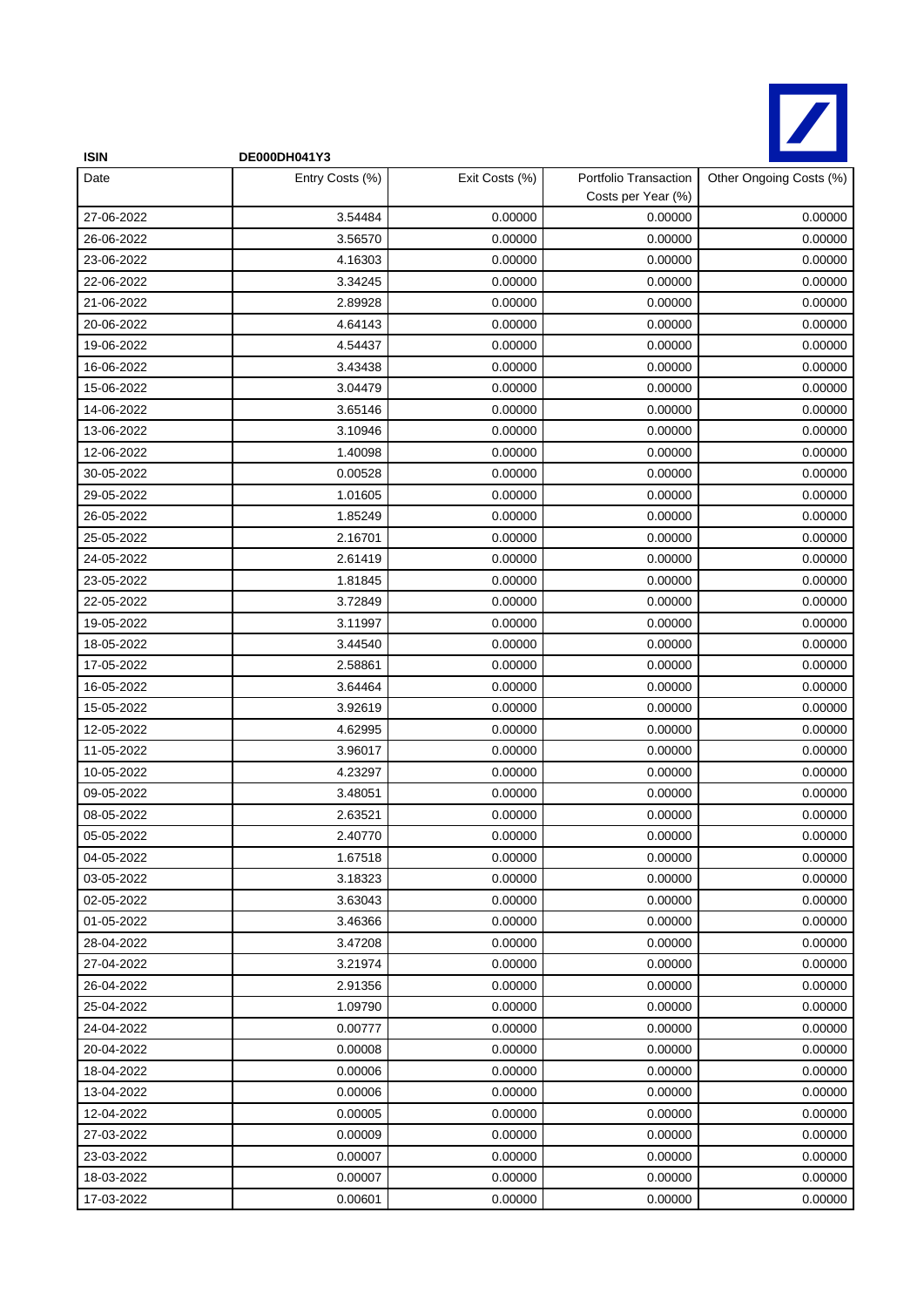| 16-03-2022 | 0.02146 | 0.00000 | 0.00000 | 0.00000 |
|------------|---------|---------|---------|---------|
| 15-03-2022 | 0.01760 | 0.00000 | 0.00000 | 0.00000 |
| 14-03-2022 | 0.01336 | 0.00000 | 0.00000 | 0.00000 |
| 11-03-2022 | 0.01665 | 0.00000 | 0.00000 | 0.00000 |
| 10-03-2022 | 0.02064 | 0.00000 | 0.00000 | 0.00000 |
| 09-03-2022 | 0.02913 | 0.00000 | 0.00000 | 0.00000 |
| 08-03-2022 | 0.01934 | 0.00000 | 0.00000 | 0.00000 |
| 07-03-2022 | 0.01250 | 0.00000 | 0.00000 | 0.00000 |
| 04-03-2022 | 0.00860 | 0.00000 | 0.00000 | 0.00000 |
| 03-03-2022 | 0.00010 | 0.00000 | 0.00000 | 0.00000 |
| 02-03-2022 | 0.01788 | 0.00000 | 0.00000 | 0.00000 |
| 01-03-2022 | 0.00512 | 0.00000 | 0.00000 | 0.00000 |
| 28-02-2022 | 0.01072 | 0.00000 | 0.00000 | 0.00000 |
| 25-02-2022 | 0.02572 | 0.00000 | 0.00000 | 0.00000 |
| 24-02-2022 | 0.01494 | 0.00000 | 0.00000 | 0.00000 |
| 23-02-2022 | 0.02476 | 0.00000 | 0.00000 | 0.00000 |
| 22-02-2022 | 0.02304 | 0.00000 | 0.00000 | 0.00000 |
| 21-02-2022 | 0.02064 | 0.00000 | 0.00000 | 0.00000 |
| 18-02-2022 | 0.01226 | 0.00000 | 0.00000 | 0.00000 |
| 17-02-2022 | 0.01100 | 0.00000 | 0.00000 | 0.00000 |
| 15-02-2022 | 0.01888 | 0.00000 | 0.00000 | 0.00000 |
| 14-02-2022 | 0.01379 | 0.00000 | 0.00000 | 0.00000 |
| 11-02-2022 | 0.01783 | 0.00000 | 0.00000 | 0.00000 |
| 10-02-2022 | 0.00062 | 0.00000 | 0.00000 | 0.00000 |
| 09-02-2022 | 0.01025 | 0.00000 | 0.00000 | 0.00000 |
| 08-02-2022 | 0.00012 | 0.00000 | 0.00000 | 0.00000 |
| 07-02-2022 | 0.01871 | 0.00000 | 0.00000 | 0.00000 |
| 02-02-2022 | 0.01462 | 0.00000 | 0.00000 | 0.00000 |
| 01-02-2022 | 1.57384 | 0.00000 | 0.00000 | 0.00000 |
| 31-01-2022 | 3.18745 | 0.00000 | 0.00000 | 0.00000 |
| 28-01-2022 | 2.00592 | 0.00000 | 0.00000 | 0.00000 |
| 27-01-2022 | 0.17914 | 0.00000 | 0.00000 | 0.00000 |
| 19-01-2022 | 0.03231 | 0.00000 | 0.00000 | 0.00000 |
| 12-01-2022 | 0.03054 | 0.00000 | 0.00000 | 0.00000 |
| 11-01-2022 | 0.80127 | 0.00000 | 0.00000 | 0.00000 |
| 10-01-2022 | 0.02497 | 0.00000 | 0.00000 | 0.00000 |
| 07-01-2022 | 0.49263 | 0.00000 | 0.00000 | 0.00000 |
| 06-01-2022 | 1.44118 | 0.00000 | 0.00000 | 0.00000 |
| 05-01-2022 | 0.28338 | 0.00000 | 0.00000 | 0.00000 |
| 04-01-2022 | 1.24885 | 0.00000 | 0.00000 | 0.00000 |
| 03-01-2022 | 0.02215 | 0.00000 | 0.00000 | 0.00000 |
| 31-12-2021 | 1.26067 | 0.00000 | 0.00000 | 0.00000 |
| 30-12-2021 | 2.34352 | 0.00000 | 0.00000 | 0.00000 |
| 29-12-2021 | 2.60094 | 0.00000 | 0.00000 | 0.00000 |
| 28-12-2021 | 1.55664 | 0.00000 | 0.00000 | 0.00000 |
| 27-12-2021 | 2.46908 | 0.00000 | 0.00000 | 0.00000 |
| 23-12-2021 | 2.33698 | 0.00000 | 0.00000 | 0.00000 |
| 22-12-2021 | 3.00706 | 0.00000 | 0.00000 | 0.00000 |
| 21-12-2021 | 3.67811 | 0.00000 | 0.00000 | 0.00000 |
| 20-12-2021 | 3.04976 | 0.00000 | 0.00000 | 0.00000 |
| 17-12-2021 | 1.80657 | 0.00000 | 0.00000 | 0.00000 |
| 15-12-2021 | 2.93387 | 0.00000 | 0.00000 | 0.00000 |
| 14-12-2021 | 2.22684 | 0.00000 | 0.00000 | 0.00000 |